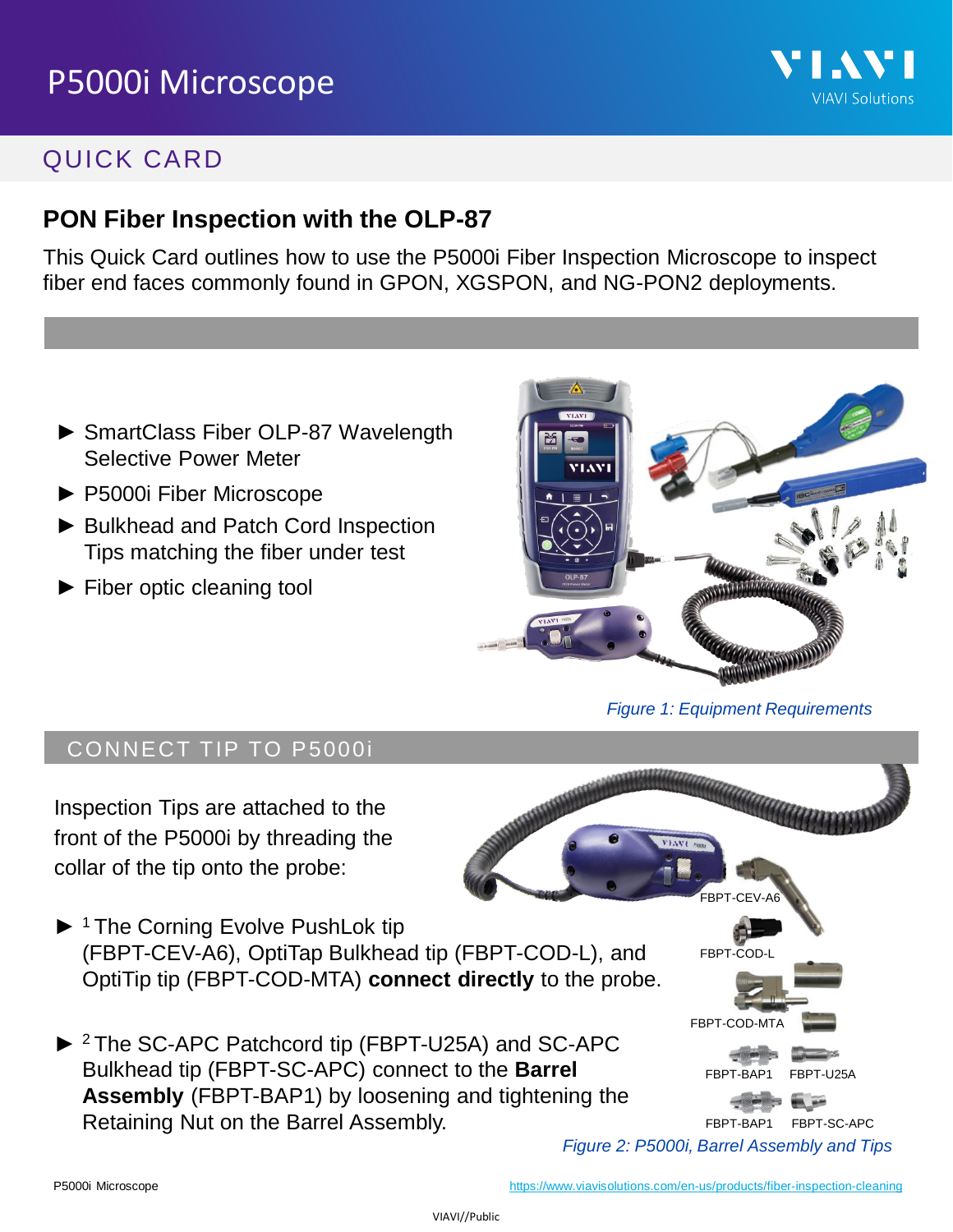

### QUICK CARD



software using a USB to MicroUSB cable, and move the appropriate tip setting onto the OLP. For more information, consult the FiberChekPRO user manual. To download FiberChekPRO to your PC, visit [http://fcpro.updatemyunit.net/.](http://fcpro.updatemyunit.net/)

*Figure 4:OLP-87, Front View*

**OLP-87** 

| <b>Connection Type</b> |                         | <b>Tip</b> | <b>Profile Selection</b>                | <b>Tip Selection</b>      |
|------------------------|-------------------------|------------|-----------------------------------------|---------------------------|
| SC-APC                 | Bulkhead <sup>2</sup>   |            | SM APC (IEC-61300-3-35 Ed. 2.0)         | Standard Tips (with BAP1) |
|                        | Patch Cord <sup>2</sup> |            | SM APC (IEC-61300-3-35 Ed. 2.0)         | Standard Tips (with BAP1) |
| Corning<br>OptiTap     | Bulkhead <sup>1</sup>   | $-2$       | SM APC (IEC-61300-3-35 Ed. 2.0)         | FBPT-COD-L                |
|                        | Patch Cord <sup>2</sup> |            | SM APC (IEC-61300-3-35 Ed. 2.0)         | Standard Tips (with BAP1) |
| Corning<br>OptiTip     | Bulkhead <sup>1</sup>   |            | Ribbon, SM APC (IEC-61300-3-35 Ed. 2.0) | <b>Ribbon Tips</b>        |
|                        | Patch Cord <sup>1</sup> |            | Ribbon, SM APC (IEC-61300-3-35 Ed. 2.0) | <b>Ribbon Tips</b>        |
| Corning<br>PushLok     | Bulkhead <sup>1</sup>   |            | SM APC (IEC-61300-3-35 Ed. 2.0)         | FBPT-CEV-A6               |
|                        | Patch Cord <sup>2</sup> |            | SM APC (IEC-61300-3-35 Ed. 2.0)         | Standard Tips (with BAP1) |

P5000i Microscope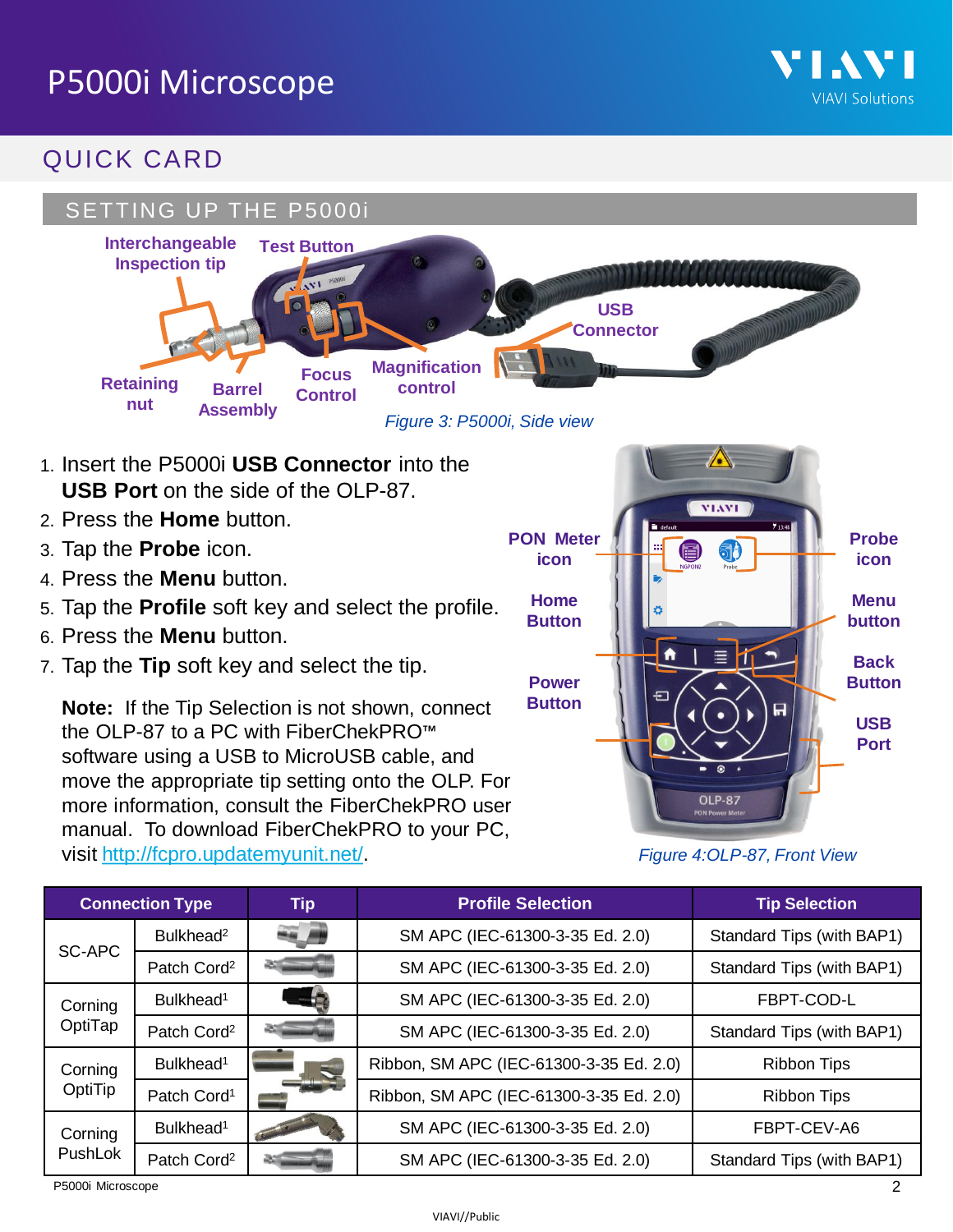### QUICK CARD

#### INSPECT THE BULKHEAD

- 1. Insert the **Bulkhead inspection** tip into the Bulkhead**.**
	- ► For SC-APC and PushLok Bulkheads, align the keys on the inspection tip and the bulkhead connector.
	- ► For OptiTap Bulkheads, align the arc and flat pin in the inspection tip to the matching insertions inside the OptiTap receptacle adapter.
	- ► For OptiTip Patch Cord Inspection, slide the patch cord adapter onto the main tip assembly. Rotate wheel to view and test each fiber.
- 2. Press the **Home** button to display the Home screen.
- 3. Tap the **Probe** icon.
- 4. Adjust the **Focus Control** wheel of the P5000i microscope to focus the optical fiber. The left vertical bar on the screen indicates the level of focus adjustment. The higher the level, the better the focus. The screen will display a line in the focus bar where the optimal focus lies for that image. Focus the image until the bar is as close to the line as possible.
- 5. There are 2 ways to run the inspection test:
	- ► Press the **Test** button on the P5000i.
	- ► Press the **Menu** button and tap the **Test** soft key on the OLP-87.
- 6. A green screen indicates a **PASS** result. A red screen indicates a **FAIL** result.
- 7. Tap the **Back** button on the OLP-87 to return to the Live fiber view.
- 8. If the test failed, clean the fiber end-face and re-run the inspection test. Repeat until it passes.



*Figure 5: SC APC Bulkhead*

VI.VI

**VIAVI Solutions** 



*Figure 6: PushLok Bulkhead*



*Figure 7: OptiTap Bulkhead*



*Figure 8: OptiTip Bulkhead*



*Figure 9: Pass/Fail Analysis*